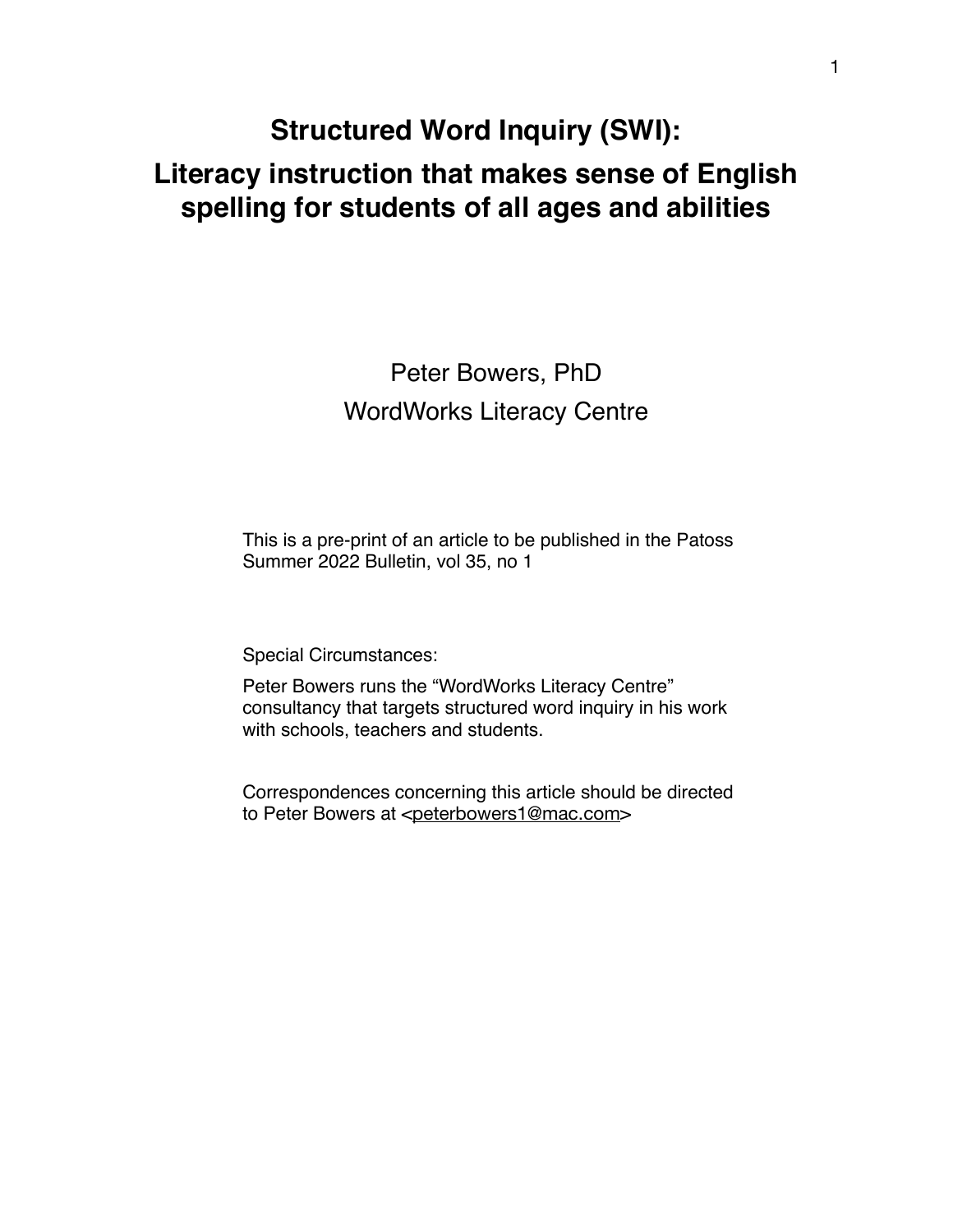#### Abstract

In this paper I show that literacy instruction widely considered to be "best practice" includes key misrepresentations of how English orthography works in ways that should be of concern to researchers and educators. Most researchers would describe phonics instruction targeting grapheme-phoneme correspondences as essential researchbased best practice, and that additional instruction in morphology, vocabulary and other aspects of literacy is important. Instruction which meets all these criteria presents many words as having "irregular spellings" which don't follow the grapheme-phoneme correspondences taught in phonics. I show that "structured word inquiry" (SWI) (Bowers & Kirby, 2010) provides an alternative approach to teaching graphemephoneme correspondences which reflects well-established facts about how English orthography works to represent the interrelation of morphology, etymology and phonology. Teaching how grapheme-phoneme correspondences are constrained and explained by morphology and etymology makes sense of spellings phonics treats as "irregular." The morphological matrix and word sum help explain how English orthography has evolved to favour consistent spelling of the meaning elements (morphemes) over consistent spelling of phonemes in our morphophonemic language. Drawing attention to spelling-meaning connections of related words facilitates memory for the spelling, pronunciation and meanings of high frequency words, and provides leverage for vocabulary learning. The research basis for SWI is also discussed.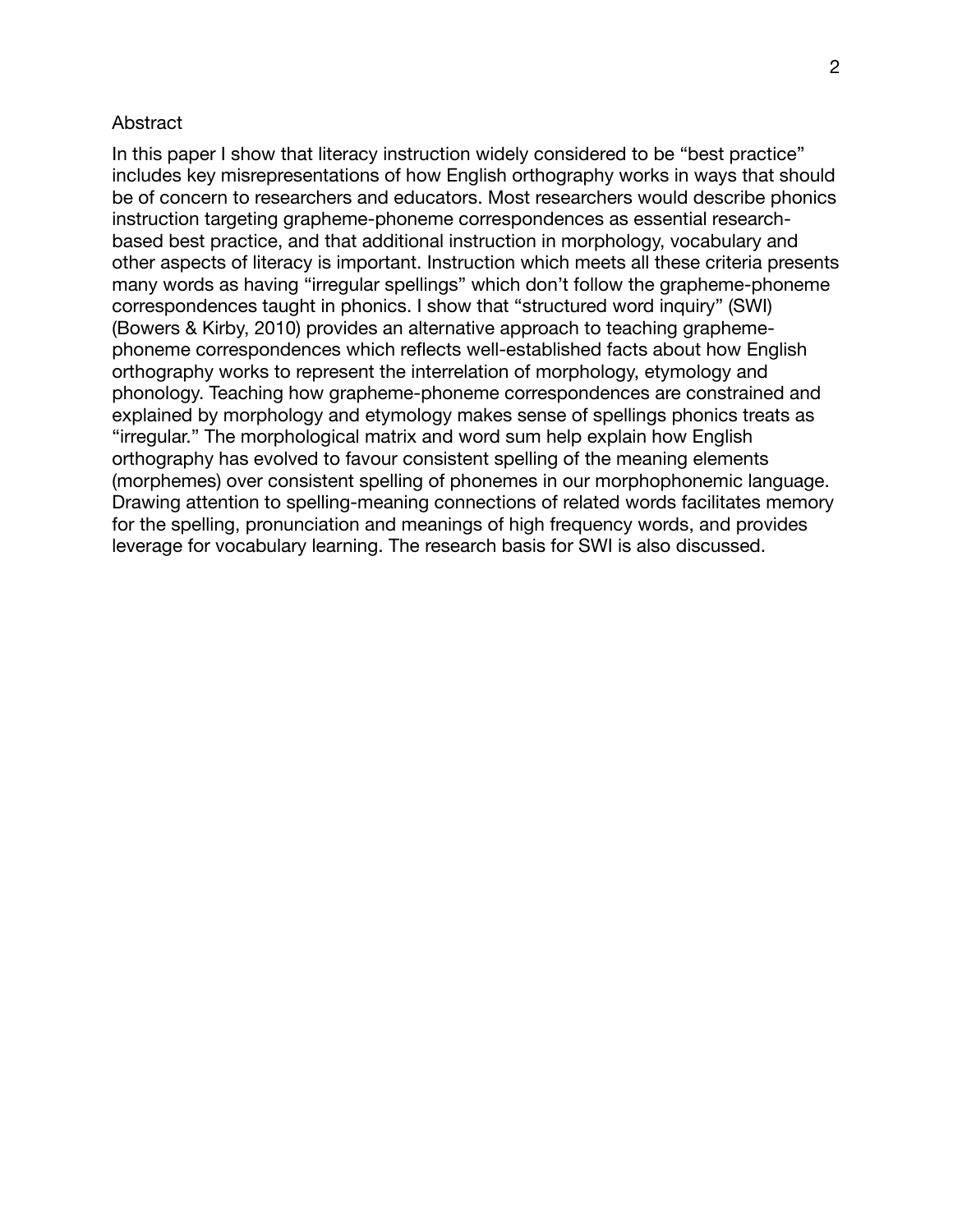### **Structured Word Inquiry (SWI): Literacy instruction that makes sense of English spelling for students of all ages and abilities**

Does your current understanding and instruction of English spelling treat words like *does, rough, one, because,* or *business* as having "irregular" spellings children have to memorize? If so, you know how frustrating such "exceptions" are for students in general, but especially for those who struggle in literacy as a result of dyslexia or other challenges. Of course such experiences can be devastating in terms of motivation.The exasperated plea, "I just wish English spelling made sense!" is familiar to countless students, parents and educators.

Surprisingly, we already have a spelling system that makes sense - as long as we are willing to reconsider long-held assumptions about how it actually works.

If we agree with Rayner, Foorman, Perfetti, Pesetsky, and Seidenberg (2001), that "The child learning how to read needs to learn how his or her writing system works" (p. 34), it makes sense to step back and test how well typical research-based instruction reflects the conventions of English spelling.

The fact that the words cited above (and countless others) do not follow the spelling conventions we teach suggests two possibilities.

- 1) English spelling is in fact a flawed and unreliable system with many exceptions to the basic conventions that explain most spellings.
- 2) The inability of typical instruction to explain these spellings is evidence of flaws in the understanding of English orthography that drives that instruction.

If the evidence supports option one, we can conclude that current instructional research is on the right track. We are then left to refine how we teach the same understanding of English spelling, hoping to increase the number of students who succeed in literacy.

If the evidence supports option two, however, it is very good news for researchers and educators seeking novel, more effective literacy instruction.

# **What do we know about English orthography?**

To get a sense of why typical instruction leads many to conclude that English spelling is full of exceptions, consider the following observations from Richard Venezky.

…[T]he simple fact is that the present orthography system is not merely a letterto-sound system riddled with imperfections, but, instead, a more complex and more regular relationship wherein phoneme and morpheme share leading roles (Venezky, 1967, p. 77).

English orthography is not a failed phonetic transcription system, invented out of madness or perversity. Instead, it is a more complex system that preserves bits of history (i.e., etymology), facilitates understanding, and also translates into sound (Venezky, 1999, p. 4).

Venezky posits that people think English spelling is filled with "imperfections" because they misunderstand it as "merely a letter-to sound system." Let's see if a wider view of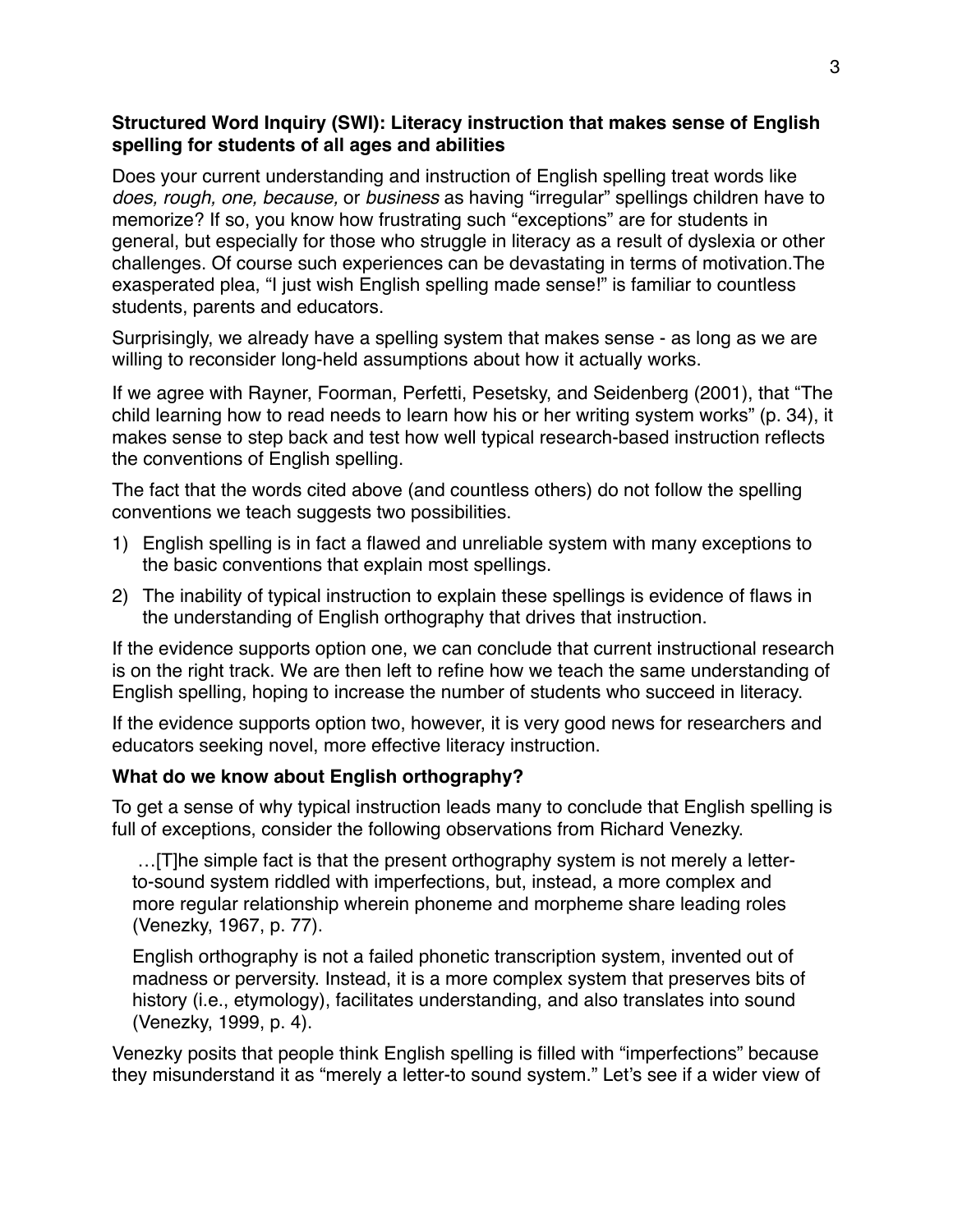orthography from Venezky and others (e.g. N. Chomsky & Halle, 1968; C. Chomsky, 1970) can explain spellings treated as "irregular" in typical research-based instruction.

Consider some common misspellings in contrast to their actual spellings below.

- $*$  < duz  $>$  for  $<$  does  $>$
- $*$  < acshun > for < action >
- \* $\lt$  evry  $>$  for  $\lt$  every  $>$
- $\epsilon$  sine  $>$  for  $\epsilon$  sign  $>$

Note that < sine > is not actually a misspelling, but the spelling of a mathematical word that is homophonic with < sign >. An elementary student making this mistake is applying the grapheme-phoneme correspondences they have been taught. Those correspondences do reflect one word with this pronunciation, but not the word they mean for "a stop sign."

This last example raises another issue. How do we help children know which spelling to use for homophones they are familiar with, like those listed below?

 $<$  to  $>$ ,  $<$  too  $>$  and  $<$  two  $>$ 

 $\le$  one  $>$  and  $\le$  won  $>$ 

 $\alpha$  hear  $>$  and  $\alpha$  here  $>$ 

- $\epsilon$  which  $>$  and  $\epsilon$  witch  $>$
- $\epsilon$  there  $>$  and  $\epsilon$  their  $>$

 $\lt$  where  $>$  and  $<$  wear  $>$ 

# **Instruction of grapheme-phoneme correspondences in isolation from morphology and etymology cannot help you** *understand* **grapheme choice in many words**

These spelling errors and confusions about homophones show that students have successfully learned possible grapheme-phoneme correspondences taught in phonics. What they do not understand is how to know which grapheme to use when more than one is possible.

Knowing the available grapheme-phoneme correspondences is necessary, but not sufficient, for understanding spelling. Both morphology and etymology need to be considered when choosing between possible graphemes. Consider this issue in light of the orthography of "does" shown in Figure 1.

The misspelling \*<duz> follows grapheme-phoneme correspondences taught in phonics. It has what are often called the "d sound" and the "z sound." The <u> is a common way to spell the "short u." So how can we explain the actual spelling <does>?



**Figure 1:** Word sums from the <do> and <go> matrices

 $do + es \rightarrow does$  $do + ing \rightarrow doing$  $go + es \rightarrow going$  $go + ing \rightarrow going$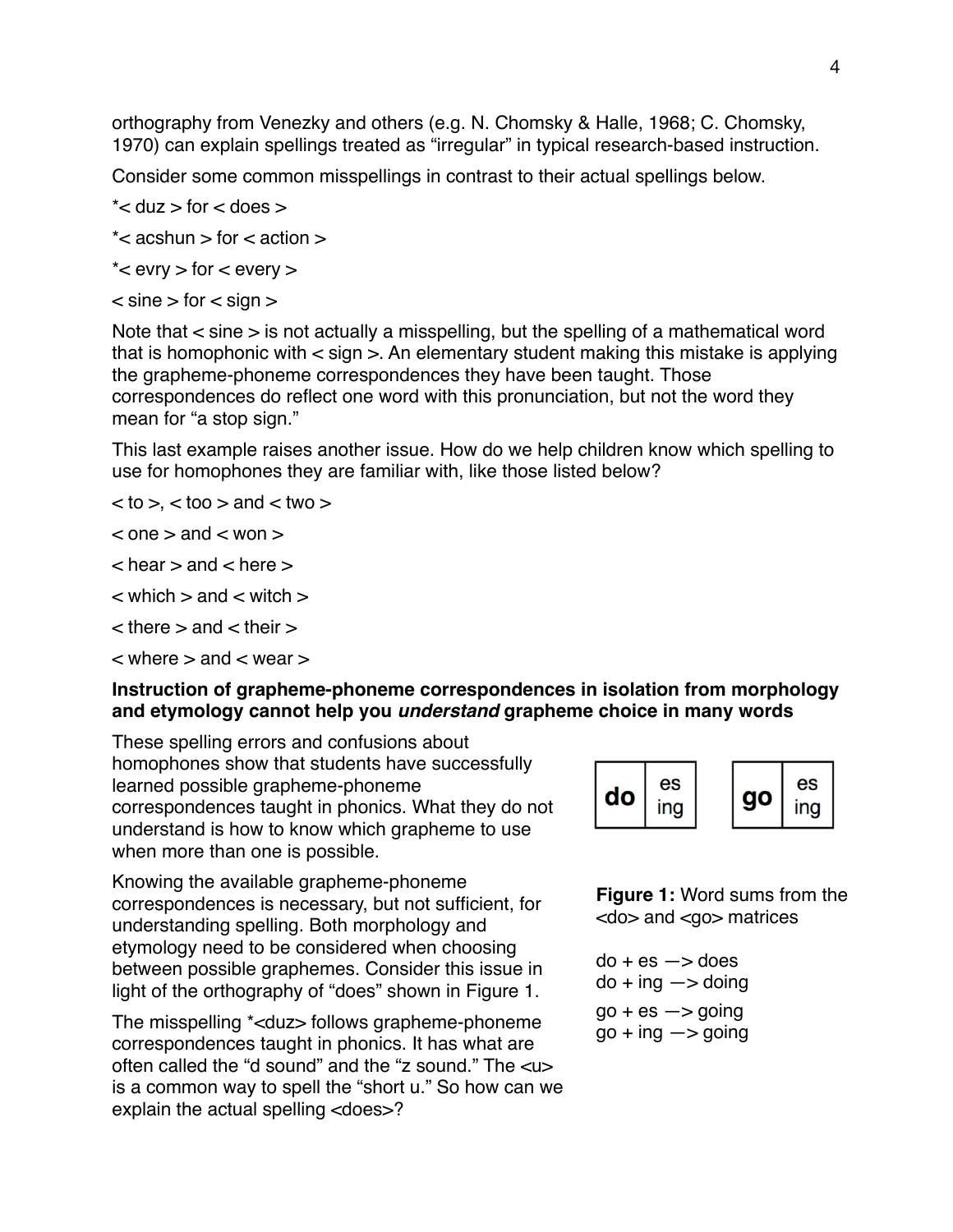Instruction can draw attention to the meaningful morphological relationship between "does" and its base spelled <do> by saying "I **do** my work and she **do**es her work." We can use word sums and matrices to look at the structure of these and related words as in Figure 1.

Comparing the structure of the words "do" "does" and "doing" draws attention to the fact that the pronunciation of the base spelled <do> is the same when used as a word on its own and in the word "doing." However, in "does" the pronunciation of that base changes. The matrix and the word sum help us to study the phonology of these words in the context of their morphological structure. We can also study the family of words including "goes" and "going" which have exactly the same structure, but in which the pronunciation of the base does not shift.

Studying grapheme-phoneme correspondences in the context of morphological structure allows us to *understand* the spelling of "does." More importantly, we can use these common early words to introduce a foundational principle of English orthography: English spelling has evolved to favour consistent spelling of the meaning elements of words (morphemes) over consistent spelling of the units of pronunciation (phonemes). This key driver of English orthography is not reflected in literacy instruction that teaches grapheme-phoneme correspondences in isolation from morphology.

Watch a video at this link (<https://youtu.be/ghhJfUbIp70?t=1>) to see such an SWI lesson in a classroom.

Study the morphological families reflected in the matrices and word sums in Figure 2 (next page). Consider the associations between the spellings, meanings and pronunciations of these words, building on what we learned from studying "does." Notice how framing attention to grapheme-phoneme correspondences within the context of morphological families brings clarity for grapheme choice, and anchors that instruction to a meaningful context.

#### \*<acshun> vs. <action>

The family of the base <act> can be used to explain why the word "action" cannot use the <sh> digraph, nor can it be spelled with a final <un>. Saying "Die Hard is the **act**ion movie with my favourite **act**ors" draws attention to the meaning/structure connection between these words. The grapheme-phoneme diagram shows that the default job of the  $\leq$  is to spell the phoneme /t/, but it can also spell the /f/ if it is followed by the  $\leq$ u $>$ or  $\lt$ i $>$ .

#### \*<evry> vs. <every>

When saying "every," we can't use phonology to explain the second  $\ll$  >, whereas, when we pronounce its base <ever> on its own, we can understand the presence of that <e>.

#### <sine> vs. <sign>

The pronunciation of "sign" gives no signal of the need for the  $\langle q \rangle$ , but adding the  $\langle -a \rangle$ suffix helps see why this base needs that <q> as do other words constructed by this base. We see "mark, token" in the banner of this matrix which marks the meaning of this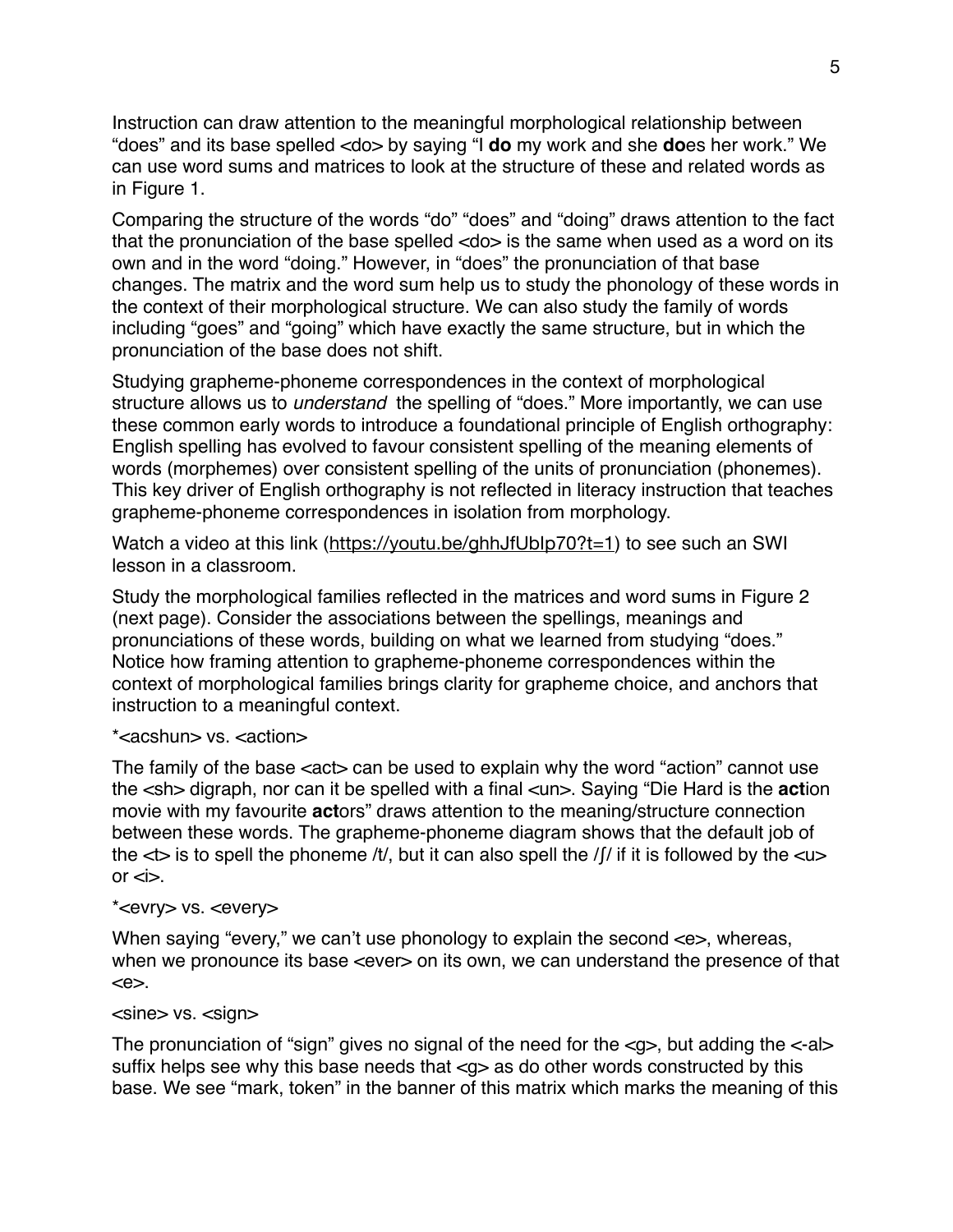base that derives from the Latin root *signum* for "mark, token." We discuss the meanings of all words represented by this matrix guided by the underlying sense and meaning that will be present to some extent for any word with the base <sign>. A "design" is about marks that stand for something else. An architectural design is not the building, but the marks on the page standing in place of the building. A "signature" is a special mark that stands in the place of the person who made it. This matrix was used in our vocabulary intervention (Bowers & Kirby, 2010) that introduced the phrase "structured word inquiry." We found the experimental group were not only better at defining words they were exposed to in such a matrix, they were also better at defining words they never saw but which have the same base (e.g. "insignificance").



#### Figure 2: Morphological matrices, words sums and grapheme-phoneme correspondences for a variety of morphological word families

#### **Other etymological influences on grapheme choice: Distinguishing words with different meanings and linking words of related meaning.**

Figure 3 (next page) provides a context for understanding the spelling of homophones. Venezky (1999) describes a homophone principle that, where possible, words that can be pronounced the same evolved to use different spellings to signal that difference in meaning. To distinguish homophones with different spellings, we *need* a spelling system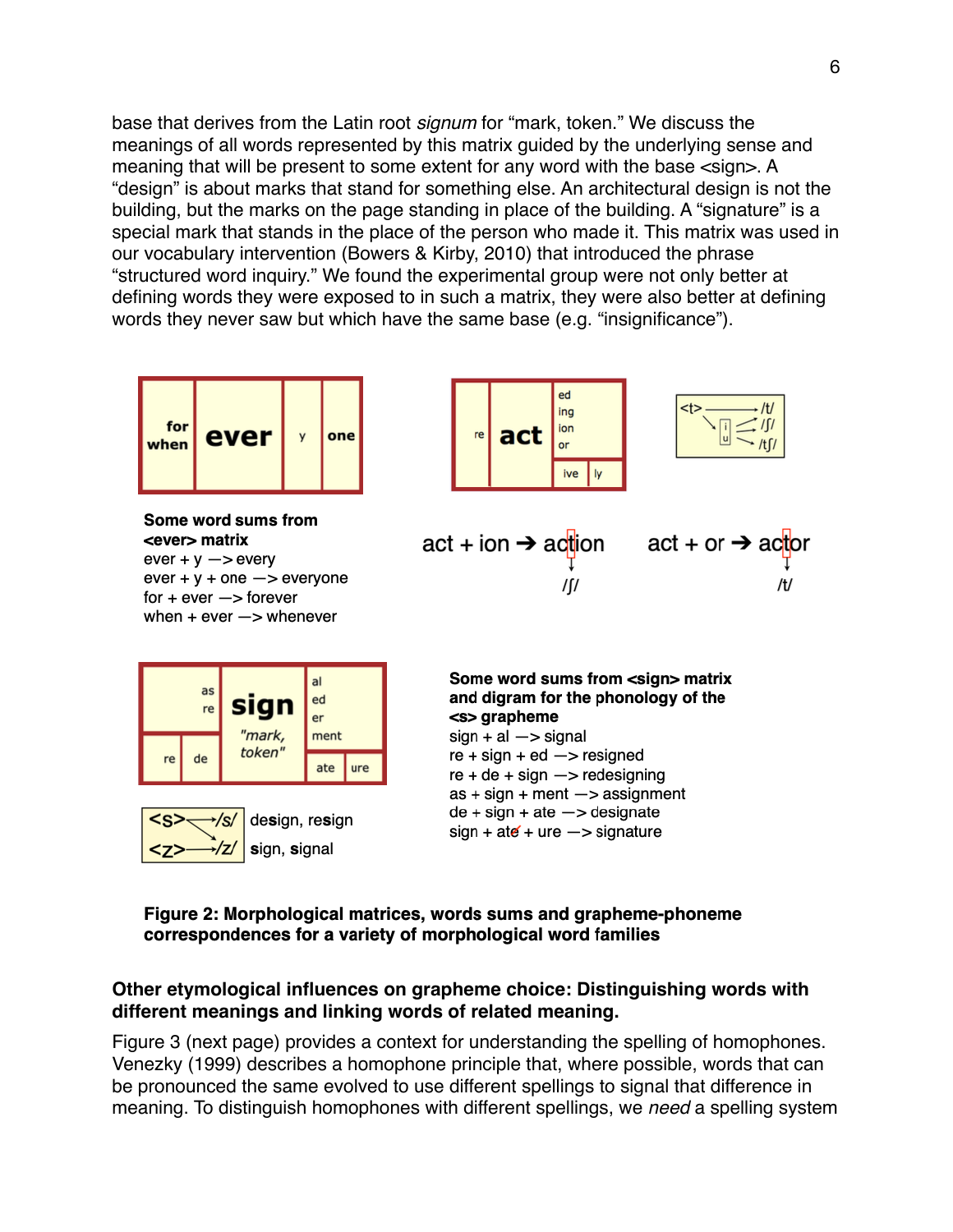with multiple graphemes for the same phoneme. Etymological influences also mark words that have connected meanings with connected spellings as shown with the letters in red. Many know the <w> in "two" is there to mark its connection to the idea of "twoness" with other words where the <w> is pronounced. This effect of etymology on grapheme choice is not restricted to this example. Study the other examples to see how we can draw spelling-meaning connections between words to help understand why these words are spelled as they are.



Figure 3: Etymological influence on grapheme choice.

The double arrows mark homophonic words distinguished by different spellings. The letters in red mark words with related meaning providing cues to grapheme choice.

#### **Implications for literacy research and instruction**

Above I have presented some common spelling errors that cannot be explained by considering grapheme-phoneme correspondences in isolation from morphology and etymology. The conventions used to describe these spellings are not recent discoveries; they are long-established conventions described by major figures in linguistics that are regularly cited in the literacy research (e.g. C. Chomsky, 1970; N. Chomsky & Halle, 1968; Venezky, 1967, 1999).

Most would agree the following is a characteristic definition of systematic phonics:

The term 'systematic phonics' describes practices for teaching decoding and word reading. It teaches students the correspondences between graphemes (letters and letter clusters) in written words and phonemes (speech sounds) in spoken words, and how to use these grapheme-phoneme correspondences to read and spell. Phonics instruction is systematic when it teaches the major grapheme-phoneme correspondences in a planned sequence. (Buckingham, 2020, p. 2)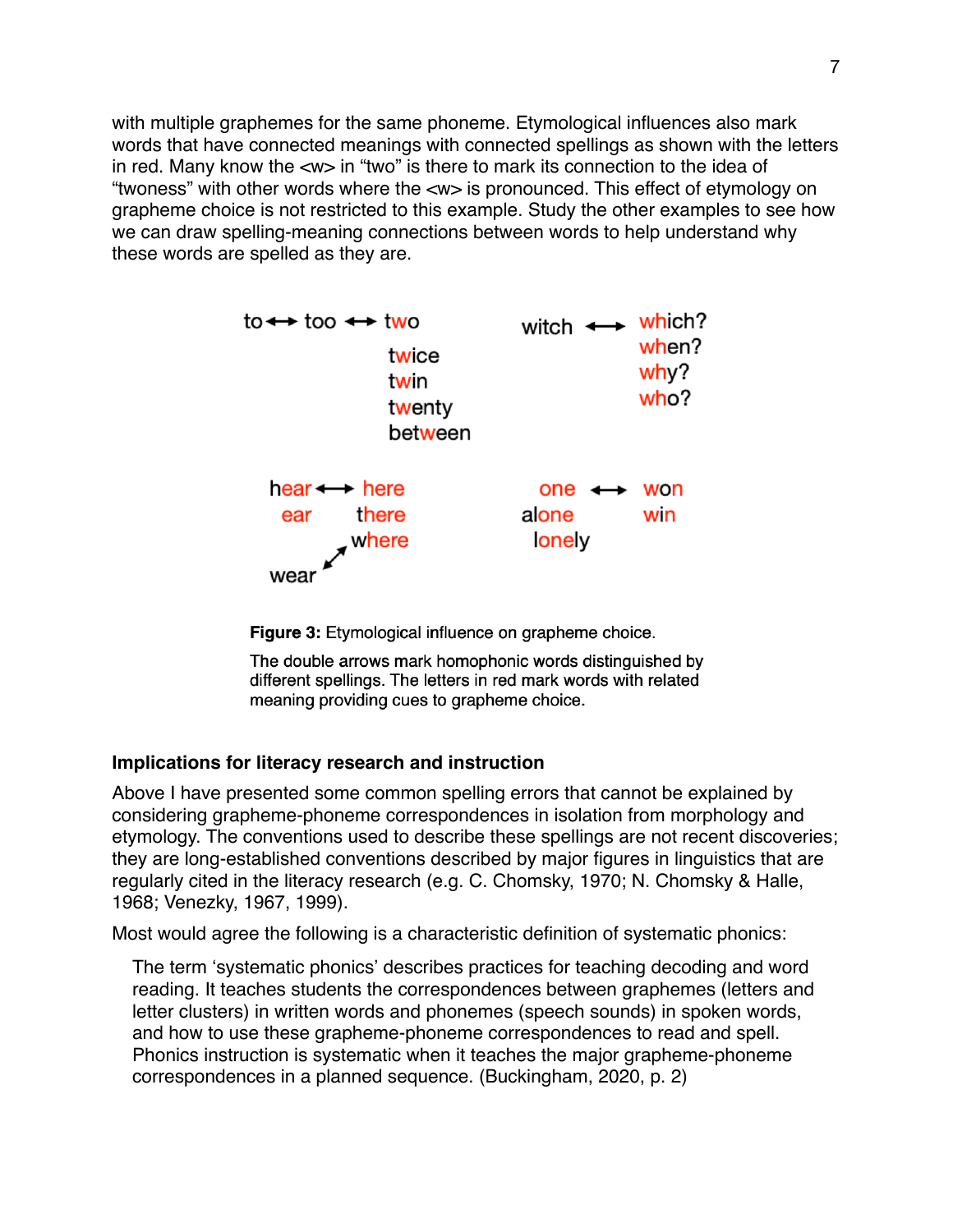Noticeably absent from this definition is any reference to morphology or etymology. So far I have yet to find any published definition of phonics that makes any reference to the role of morphology or etymology on grapheme choice.

Both SWI and systematic phonics provide explicit instruction about what the available grapheme-phoneme correspondences are. SWI *also* teaches how those correspondences are constrained by other factors of English orthography. I use the phrase "orthographic phonology" in SWI in contrast to "isolated phonics" to capture the difference in how these approaches teach grapheme-phoneme correspondences. See a video explaining this distinction (<https://youtu.be/bNBSCw7Fp0Y>) and Bowers (2021) for more on this topic. See this video (<https://youtu.be/EhNv7AGtkAM>) modeling teaching teaching of grapheme-phoneme correspondences in SWI from the beginning of instruction in SWI.

It is important to note that proponents of phonics rightly point out that they do not recommend phonics as the only important aspect of literacy instruction. They present phonics as an essential aspect of literacy instruction which should be taught along with other aspects of reading instruction including morphological instruction, reading comprehension strategies and more.

However, teaching grapheme-phoneme correspondences in isolation from the influence of morphology and etymology and *also* teaching about morphology is not the same as teaching how morphology and etymology *constrain* and *explain* grapheme choice. Teaching phonics and separately teaching morphology does not explain the spellings addressed above.

#### **Research evidence and theory for SWI**

Currently there is only a little direct evidence testing the effectiveness of SWI because there have been so few instructional studies. But the evidence we have shows promise.

The vocabulary intervention by P. Bowers and Kirby (2010) introduced the phrase "structured word inquiry." We found that instruction targeting morphological families with matrices and word sums increased vocabulary for the experimental group over controls even for words that were not addressed in the study, so long as they shared a base with words that were taught. Devonshire, Morris and Fluck (2013) used an SWI type intervention with matrices and word sums to teach the interrelation of morphology, etymology and phonology to 5 to 7-year-olds compared to a phonics intervention. They found statistically significant benefits on standardized measures of reading and spelling for the SWI treatment. Rastle (2019) challenged this finding arguing that the phonics condition included a "whole word" approach. However, as Devonshire et al. (2013) made clear, all explicit instruction in this comparison condition is properly described as phonics. The only experience with a "whole word" approach was not taught, but independent work the school had students do at home. Crucially, this practice was the same for both SWI and Phonics conditions.

Georgiou, Savage, Dunn, P. Bowers, & Parrila, (2021) found SWI and phonics treatments were both significantly better than controls for poor Grade 3 readers, and that effects for SWI and phonics were similar. One difference was that effect sizes for measures of morphological relatedness and word reading in the SWI condition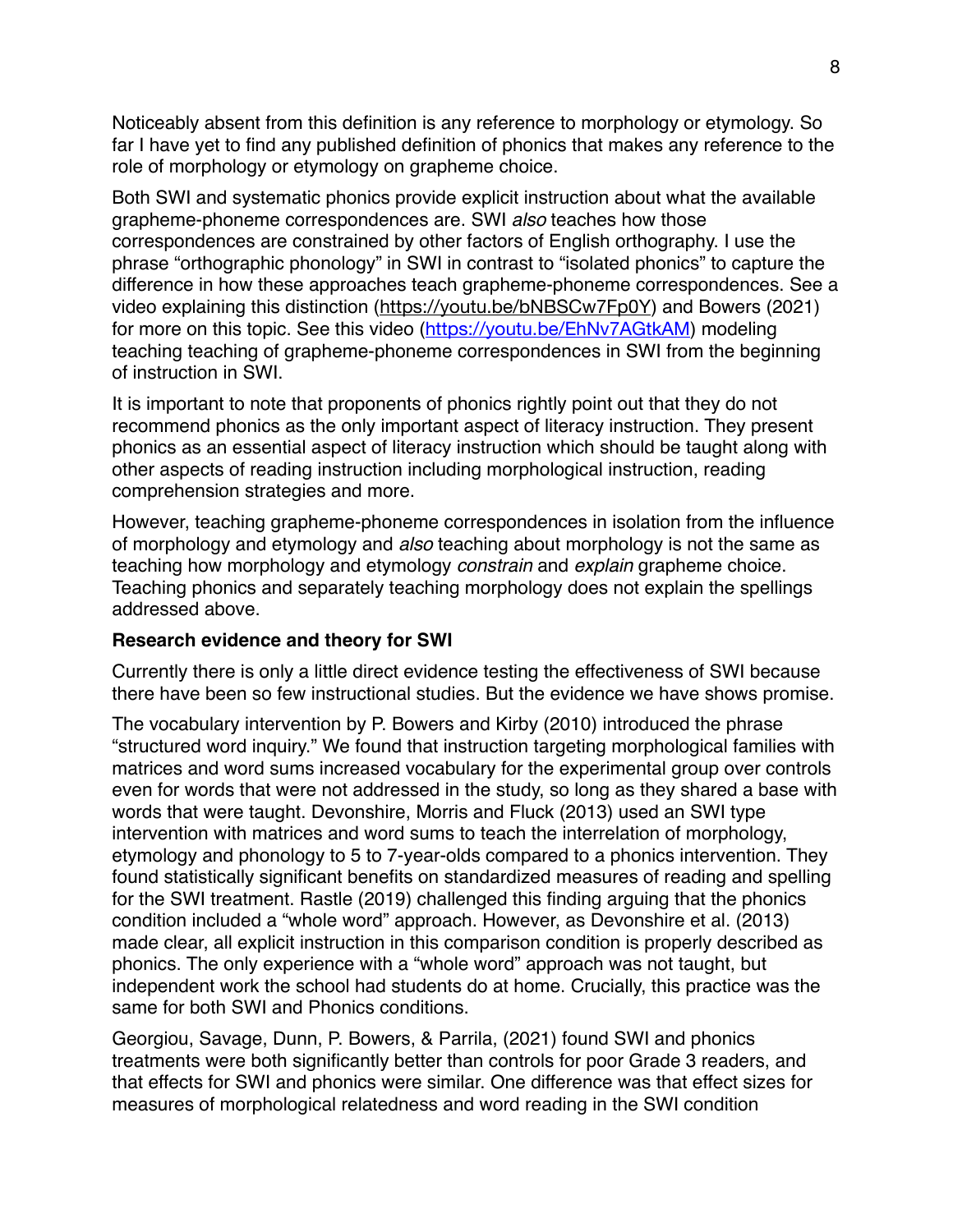increased from post-test to delayed post-test while those in the phonics condition decreased in this same time span. We posited this finding may reflect the theory of morphology as a binding agent (Kirby & Bowers, 2017) that creates higher quality lexical representations (Perfetti, 2007) of the spellings, pronunciations and meanings of words. Colenbrander, Parsons, J. Bowers, Davis (2021) looked at SWI compared to a vocabulary treatment for Gr. 3 and 5 poor readers and found both groups had similar gains.

The finding by Georgiou et al., that this new way of understanding and teaching literacy matched the effects of the well-established practice of phonics instruction can be seen as a sign of potential. We must be approaching ceiling in terms of refining phonics instruction while we are near the floor at learning how best to teach SWI in a research context. Another difference in these studies is that the SWI interventions in Bowers and Kirby (2010) and Devonshire et al. (2013) were conducted by experienced experts in this understanding and teaching of orthography. The other studies were conducted by teachers (teacher assistants in the case of Colenbrander et al.) who were brand new to this understanding.

The main justification for exploring SWI, besides the assumption that literacy instruction should reflect the orthographic structure studied, comes from related research and theory. It has long been assumed that morphological instruction should be held off for younger and less able students (e.g. Adams, 1990). After two decades of wide acceptance of this untested hypothesis, we finally had enough morphological interventions to test it. Table 1 shows all the meta-analyses and reviews on the effects of morphological instruction up to 2020. The findings from these studies point in the opposite direction of decades of assumptions in the literature: the youngest and less able gained the most from morphological instruction.

| <b>Authors</b>                                                                                            | <b>Findings</b>                                                                                                                                                                                                               | <b>Journal</b>                                                 |  |
|-----------------------------------------------------------------------------------------------------------|-------------------------------------------------------------------------------------------------------------------------------------------------------------------------------------------------------------------------------|----------------------------------------------------------------|--|
| <sup>b</sup> Reed (2008)<br>7 studies                                                                     | • Benefits overall<br>• Especially less able<br>(not statistical meta-analysis).                                                                                                                                              | <b>Learning Disabilities</b><br><b>Research &amp; Practice</b> |  |
| aBowers, Kirby & Deacon<br>(2010)<br>22 studies                                                           | • Benefits overall<br>• Largest effect for less able<br>• Effects for Pre-School to Gr. $2 \geq$ Gr. 3 -8                                                                                                                     | <b>Review of Educational</b><br>Research                       |  |
| <sup>a</sup> Goodwin & Ahn (2010)<br>17 studies                                                           | (Only studied children with learning disabilities)<br>• Significant effects for less able                                                                                                                                     | <b>Annals of Dyslexia</b>                                      |  |
| bCarlisle (2010)<br>16 studies                                                                            | • Benefits overall even with youngest students.                                                                                                                                                                               | <b>Reading Research</b><br>Quarterly                           |  |
| aGoodwin & Ahn (2013)<br>30 studies                                                                       | • Benefits overall<br>· Significant differences in effects for English<br>speaking students for MA, PA, Vocab, decoding,<br>spelling (not RC)<br>• Larger effect sizes with younger students                                  | Scientific Studies of<br>Reading                               |  |
| <sup>a</sup> Galuschka, Görgen,<br>Kalmar, Haberstroh,<br>Schmalz & Schulte-Körne<br>(2020)<br>34 studies | (Only studied children with dyslexia and spelling<br>deficits)<br>• The greater children's spelling deficits study, the<br>greater the effect of morphological instruction and<br>the less effective was phonics instruction. | <b>Educational Psycologist</b>                                 |  |

Table 1: <sup>a</sup>Meta-analyses and <sup>b</sup>reviews of morphological instruction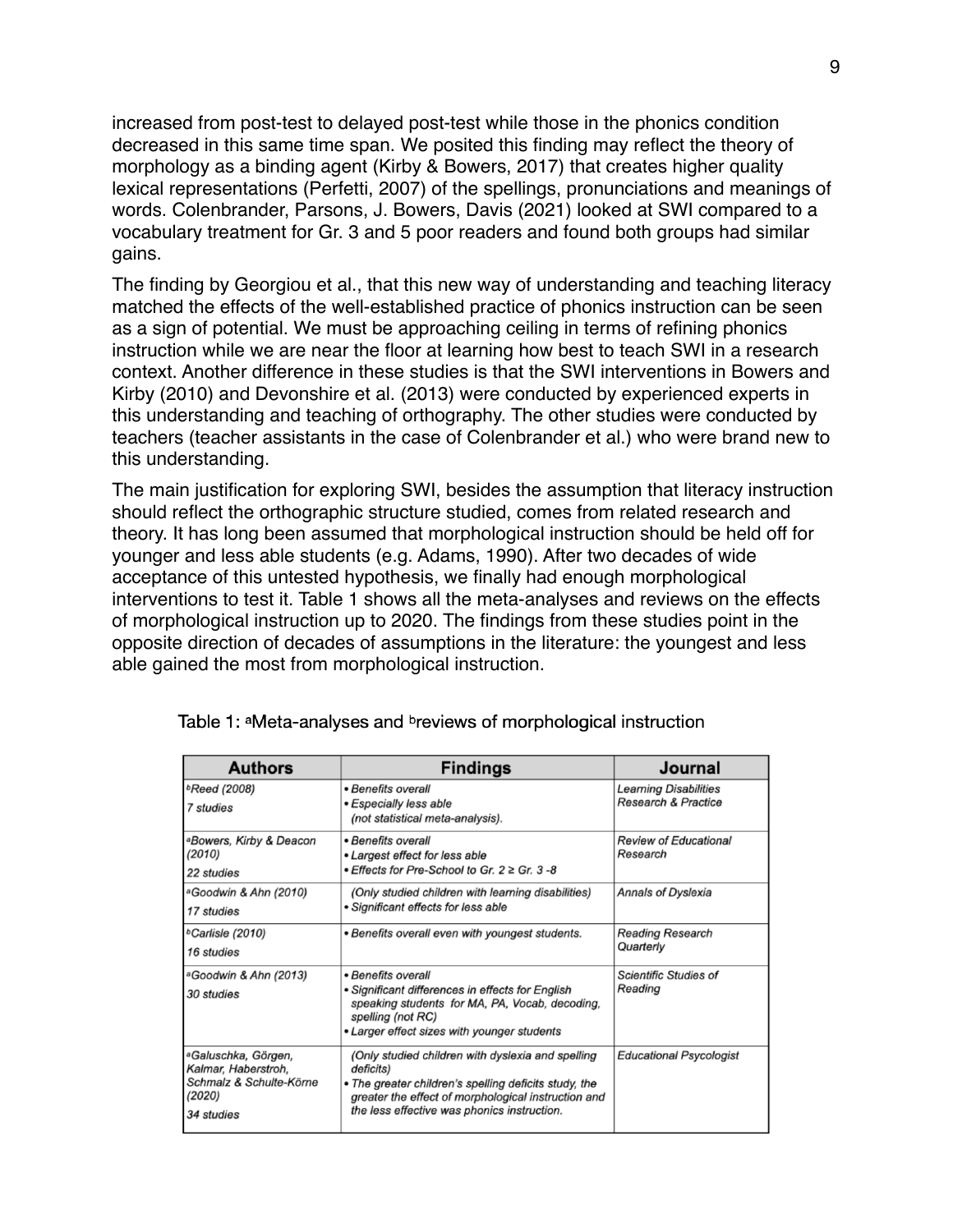Table 2 presents data from two of these meta-analyses (Goodwin & Ahn, 2010, 2013) that looked at effect sizes for various literacy outcomes. They found *phonological outcomes* showed the greatest benefits from *morphological* instruction. In all but one case phonological outcomes were greater than the morphological outcomes. Their interpretation of these results directly support the hypothesis of SWI.

Similar to Bowers et al. (2010), results suggest that early morphological instruction may be particularly helpful perhaps because of the synergistic relationship between phonology and morphology and the larger repertoire of root [base] and affix meanings available for use. If a reciprocal relationship exists between morphological knowledge and literacy...it makes sense to jump start this knowledge from an early age" (Goodwin & Ahn, 2013, p. 23).

The most recent meta-analysis by Galuschka, Görgen, Kalmar, Haberstroh, Schmalz & Schulte-Körne (2020) looked at the effect of morphological interventions on spelling for dyslexics. Their findings are particularly striking. They wrote, "Against our hypotheses, the efficacy of phonics interventions decreased with increasing severity [of the children's spelling deficits], whereas the efficacy of orthographic and morphological interventions increased with increasing severity." (Galuschka et al., 2020, p. 12).

| <b>Effect size</b>      |                                              |                                     |                                                                               |  |
|-------------------------|----------------------------------------------|-------------------------------------|-------------------------------------------------------------------------------|--|
| Outcome                 | Goodwin & Ahn, 2010<br>Literacy difficulties | Goodwin & Ahn, 2013<br>All students |                                                                               |  |
| Phonological awareness  | 0.49                                         | 0.48                                | Outcomes with greatest effect sizes                                           |  |
| Morphological knowledge | 0.40                                         | 0.44                                | from morphological instruction are<br>all phonologically based:               |  |
| Phonological recoding   | 0.54                                         | *                                   |                                                                               |  |
| Decoding                | 0.23                                         | 0.59                                | $d = .49, .48, .54, .59$                                                      |  |
| Spelling                | 0.20                                         | 0.30                                | Outcomes with next greatest effect                                            |  |
| Vocabulary              | 0.40                                         | 0.34                                | sizes from morphological instruction<br>are almost all <i>morphologically</i> |  |
| Fluency                 | $-0.28$                                      | $-0.05$                             | based:                                                                        |  |
| Reading comprehension   | 0.24                                         | 0.09                                | $d = .40, .44$                                                                |  |
| $*$ Not analyzed        |                                              |                                     |                                                                               |  |

Table 2: Effect sizes by literacy outcome from meta-analyses of morphological instruction

Not analyzed

All evidence about the effect of morphological instruction from meta-analyses suggests we should be teaching about morphology in general, and especially for younger and struggling students. However, we have almost no direct evidence telling us how best to teach morphology.

SWI is not morphological instruction; it is instruction about how our orthography system works. Accordingly, morphology is a central aspect of SWI, as is the instruction about grapheme-phoneme correspondences and how they work in that system (orthographic phonology). The meta-analytic evidence tells us we should be teaching about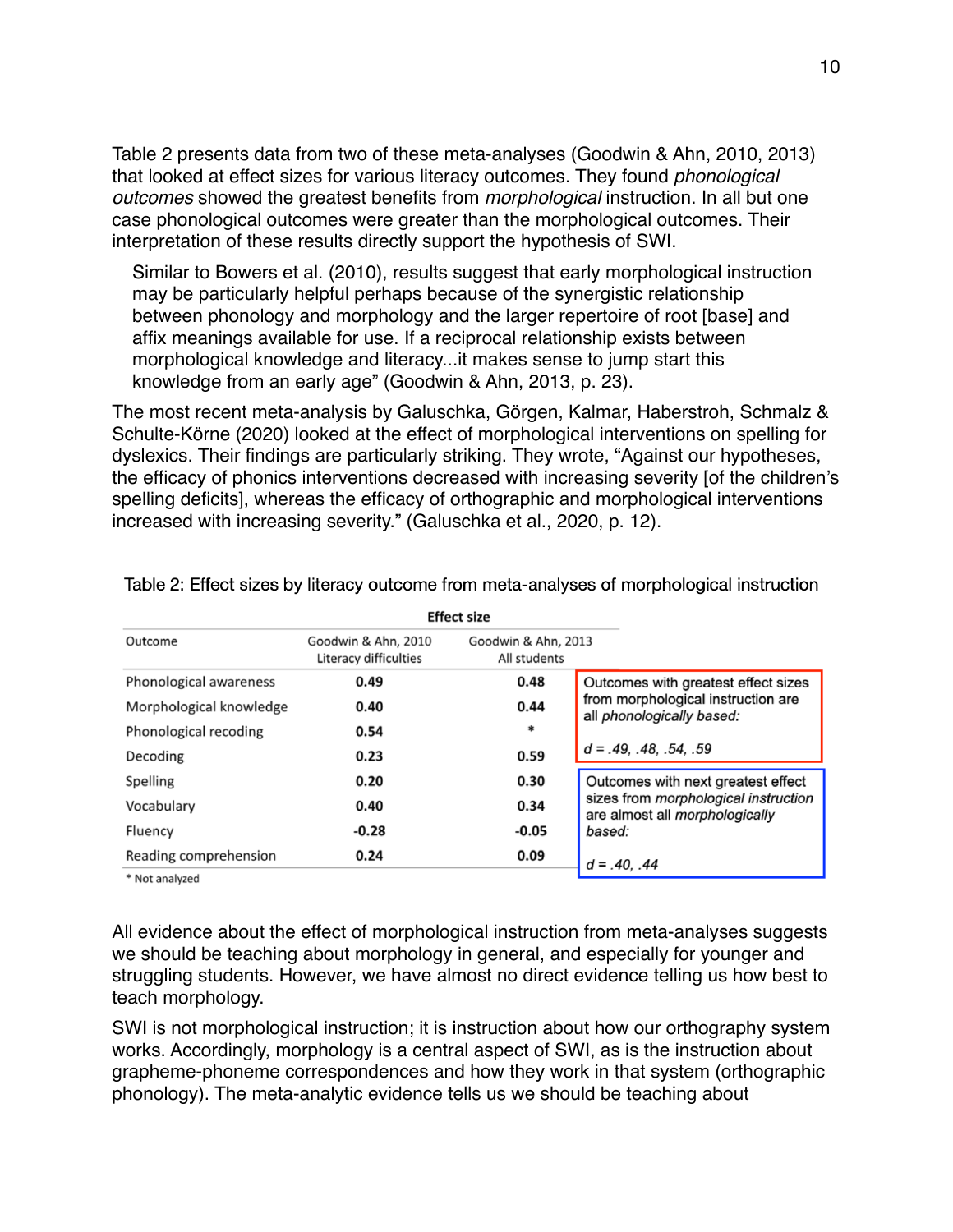morphology with younger and less able students. SWI offers a hypothesis that we should explicitly leverage morphological instruction to help children better understand grapheme-phoneme correspondences. Goodwin and Ahn's (2010, 2013) findings that phonological outcomes showed the greatest gains from morphological instruction provides support for this hypothesis. Their findings are particularly striking given that the vast majority of morphological interventions did not include any instruction about the relationship between morphology and phonology (Bowers, Kirby & Deacon, 2010).

For a more detailed account of the place of SWI in the research, see Bowers, P. (2021) and Bowers J. & Bowers P. (2017, 2018). Also, we have just published the first paper looking at different ways of presenting morphology for memory of words (Ng, Bowers P., Bowers J., 2022). Presenting university students with words organized around the base (as in a matrix) resulted in significantly better memory for words than when they were organized around affixes. Both types of morphological organization increased memory for words compared to no such organization,

There is no claim of strong empirical evidence for SWI instruction over other forms of instruction. There is, however, good evidence that research should be testing this instruction and component aspects of it. If we think about students struggling with the sense that English is full of irregularities and whatever they do they just can't make sense of it, we have even more reason to explore this instruction. If we have the choice of telling kids to memorize spellings like "does" and countless others, or explaining these spellings, the best choice seems straightforward.

Educators around the world have been working with SWI for years now. A common characteristic of anecdotal stories of their transformational experiences is how much more engaged and interested children become in reading and investigating words. Nothing motivates like understanding.

#### **References**

- Adams, M. J. (1990). *Beginning to read: Thinking and learning about print*. Cambridge, MA: MIT Press.
- Bowers, P. (2021, February 5). Structured Word Inquiry (SWI) Teaches Grapheme-Phoneme Correspondences More Explicitly Than Phonics Does: An open letter to Jennifer Buckingham and the reading research community. https://doi.org/10.31234/osf.io/7qpyd
- Bowers, J.S., Bowers, P.N. (2017). Beyond Phonics: The Case for Teaching Children the Logic of the English Spelling System. *Educational Psychologist, 2*, 124-141.
- Jeffrey S. Bowers and Peter N. Bowers (2018). Progress in reading instruction requires a better understanding of the English spelling system *Current Directions in Psychological Science, 27*, 407-412. https://doi.org/10.1177/0963721418773749
- Bowers, P.N., & Kirby, J. R. (2010). Effects of morphological instruction on vocabulary acquisition. *Reading and Writing: An Interdisciplinary Journal, 23*, 515–537.
- Bowers, P.N., Kirby, J.R., & Deacon, S.H. (2010). The effects of morphological instruction on literacy skills: A systematic review of the literature. *Review of Educational Research, 80*, 144– 179.